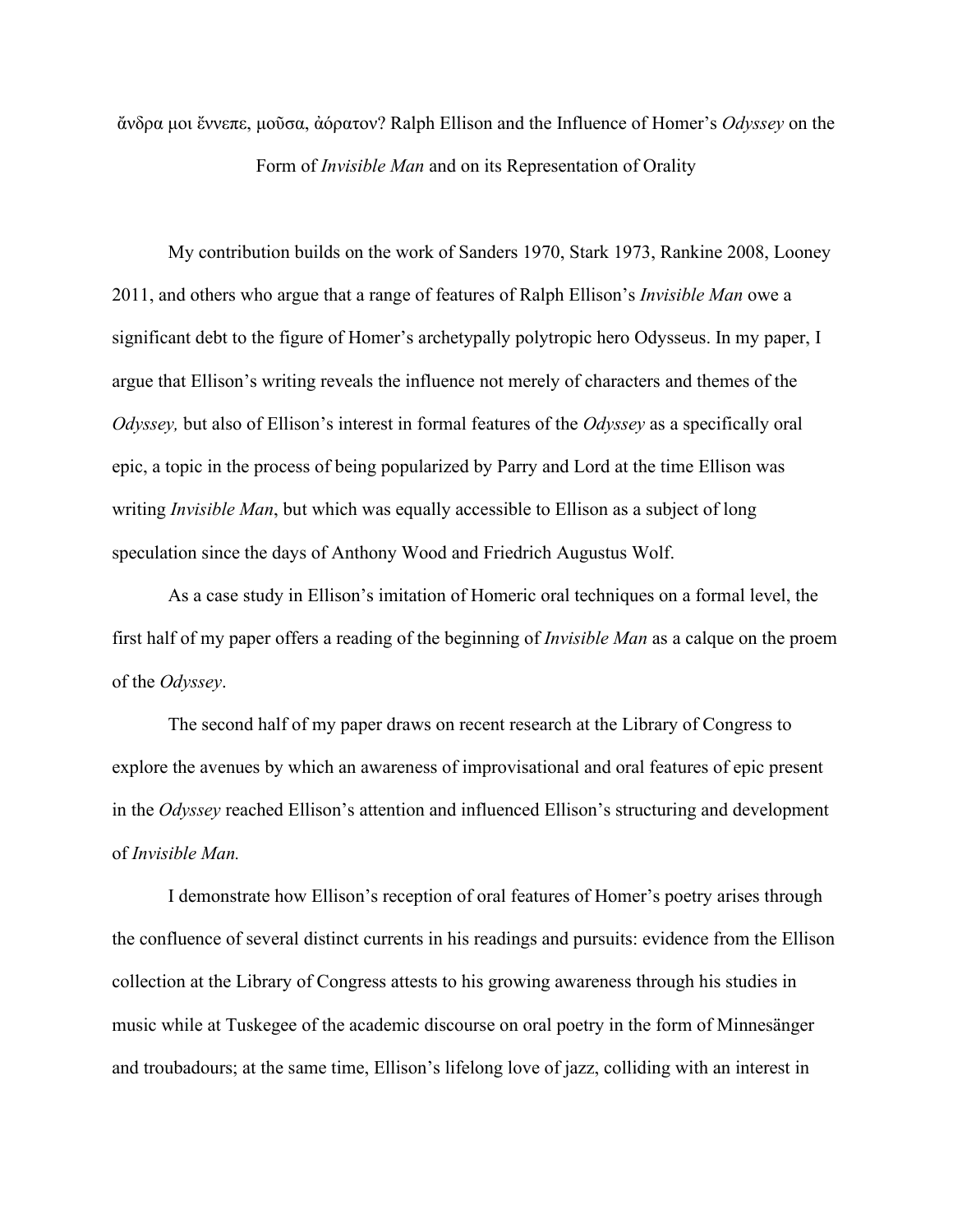modern literature employing both classical and modernist formal techniques such as *The Waste Land* and Thomas Mann's *Doctor Faustus,* fueled Ellison's fascination with the analogy between jazz improvisation and modernist narrative techniques which mimic oral discourse. Finally, Ellison's work for the Federal Writers' Project forced him to consider how to represent in writing contemporary oral narratives in a manner reminiscent of the way in which contemporary Homer scholarship was in the process of arguing Homer's epics had done through the transcription of oral performances. Ellison's work for the Writers' Project includes transcripts of interviews with interlocutors whose oral narrative style echoes Homeric oral narrative devices.

We see how these strands come together in passages like the Introduction and the Jim Trueblood episode, where Ellison reflects on the "composition within performance" of jazz and blues as a form of cultural memory capable of offering transcendent access to a family's or group of people's past. While these episodes draw on a range of influences, the analogy between the *Odyssey* as a monumental text meant to preserve the oral history of a tale of homecoming and Ellison's own endeavor to invest the Nobody of his narrative with a firm identity suggests not only Jazz and Blues, but also Homer as a stylistic intertext the audience is invited to reference while reading *Invisible Man*.

## Bibliography

Apostol, Ricardo, and Anastasia Bakogianni. 2018. "Introduction—Face to Face: Locating Classical Receptions on Screen." In *Locating Classical Receptions on Screen: Masks, Echoes, Shadows,* edited by Ricardo Apostol and Anastasia Bakogianni, 1-16. New York: Palgrave Macmillan.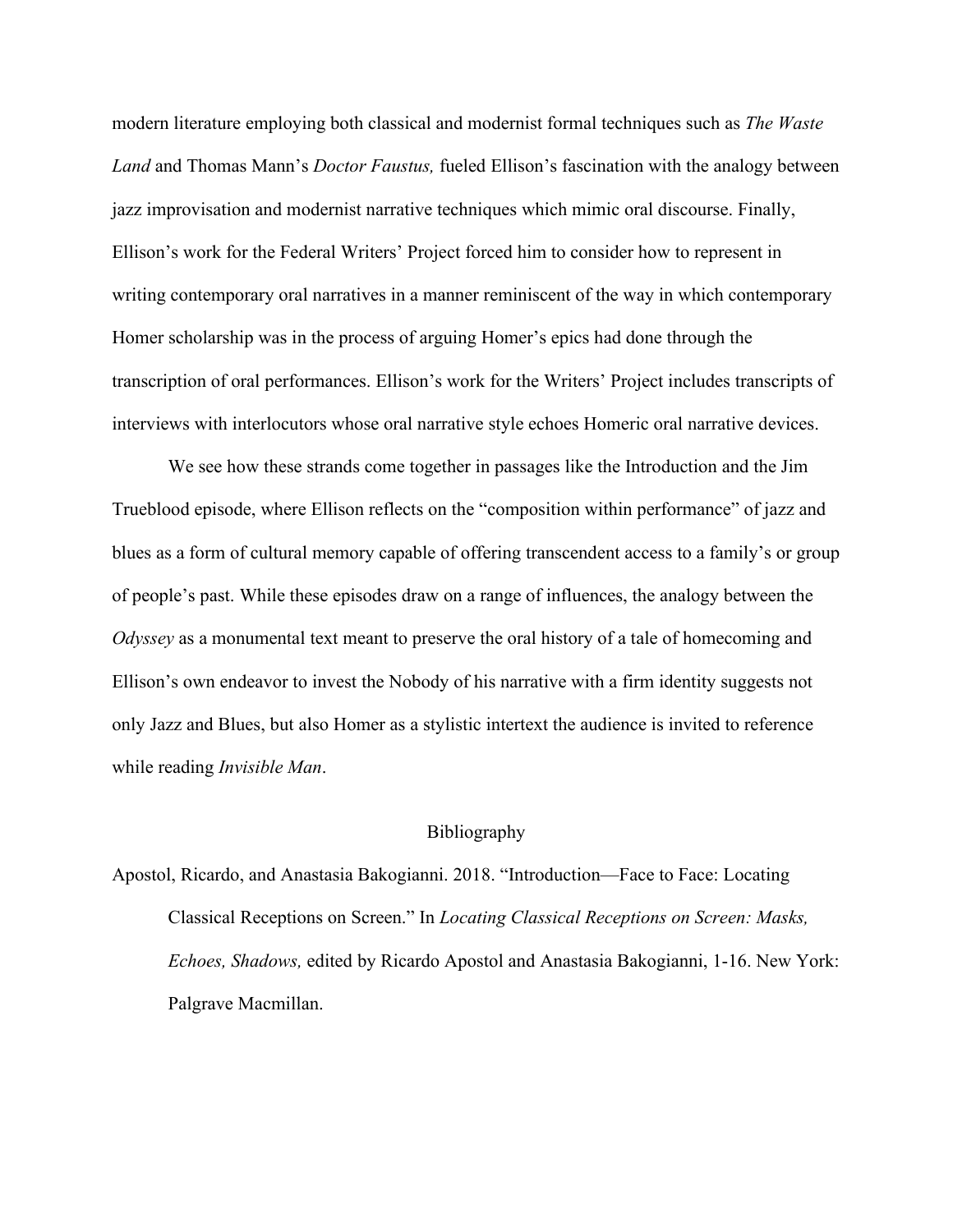- Daugherty, Gregory. 2018. "Indirect or Masked Modysseys? Establishing a Working Set of Criteria." In *Locating Classical Receptions on Screen: Masks, Echoes, Shadows,* edited by Ricardo Apostol and Anastasia Bakogianni, 19-42. New York: Palgrave Macmillan.
- Hall, Edith. 2008. *The Returns of Ulysses: A Cultural History of Homer's Odyssey.* London: I.B. Tauris & Co. Ltd.
- Lianeri, Alexandra. 2006. "The Homeric Moment: Translation, Historicity, and the Meaning of the Classics." In *Classics and the Uses of Reception,* edited by Charles Martindale and Richard F. Thomas, 141-153. Malden, MA: Blackwell.
- Looney, Dennis. 2011. *Freedom Readers: The African American Reception of Dante Alighieri and the Divine Comedy.* Notre Dame: The University of Notre Dame Press.
- Martindale, Charles. 2006. "Introduction: Thinking Through Reception." In *Classics and the Uses of Reception,* edited by Charles Martindale and Richard F. Thomas, 1-14. Malden, MA: Blackwell.
- Marvin, Thomas F. "Children of Legba: Musicians at the Crossroads in Ralph Ellison's Invisible Man." *American Literature* 68 (3): 587-608 Stable URL:

<http://www.jstor.com/stable/2928245>

- Rankine, Patrice. 2008. *Ulysses in Black: Ralph Ellison, Classicism, and African American Literature.* Madison, WI: The University of Wisconsin Press.
- Sanders, Archie D. 1970. "Odysseus in Black: An Analysis of the Structure of *Invisible Man*." *CLA Journal* 13 (3): 217-228. Stable URL: http://www.jstor.com/stable/44324618
- Stark, John. 1973. "*Invisible Man*: Ellison's Black *Odyssey.*" *Negro American Literature Forum* 7 (2): 60-63. Stable URL: <https://www.jstor.org/stable/3041271>